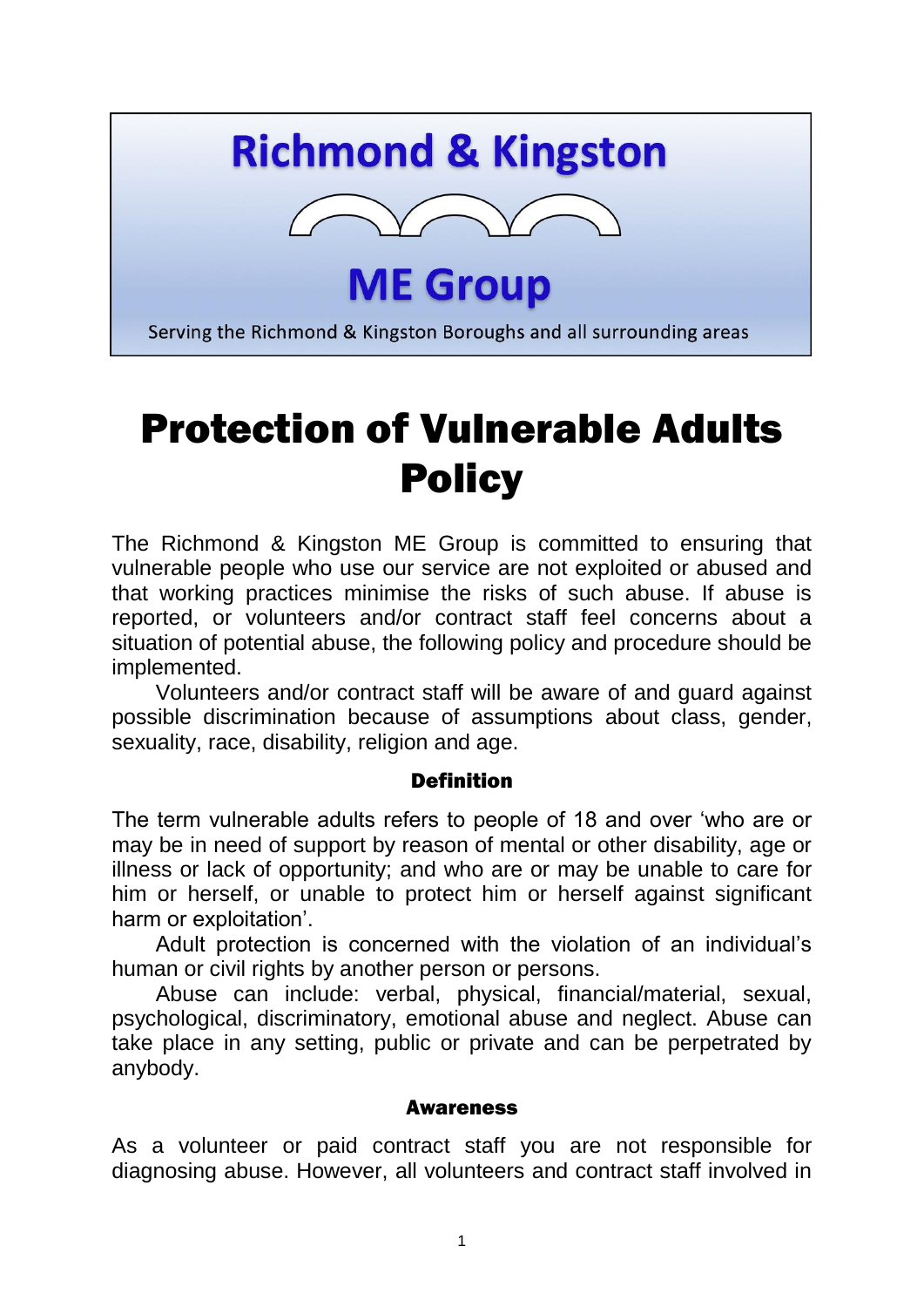the provision of Richmond & Kingston ME Group's support services have a responsibility to be aware and alert to signs that all is not well with a vulnerable adult.

Not all concerns relate to abuse and there may well be another explanation. It is important while being vigilant to keep an open mind. If at all possible you should discuss your concerns discreetly and in confidence with the Chairperson and seek help, if you are concerned about a member or volunteer/contracted staff.

#### Further Action

Having raised the issue with the Chairperson you should make a confidential personal note of the circumstances and if appropriate check whether there were any witnesses present.

- a. As part of the counselling process, the person will be supported by a counsellor, to feel empowered to participate in appropriate protective action being taken in conjunction with the Richmond & Kingston ME Group and relevant agencies.
- b. The vulnerable adult should be informed that you will be discussing the matter with the Chairperson at the Richmond & Kingston ME Group. If the person who says that they are being abused asks you to do nothing at all, you should inform them that whilst respecting this you must share the information with the Chairperson.
- c. You assure them that you are listening and that you will tell the Chairperson and/or Social services that they want nothing more to happen.
- d. Do not carry out an investigation yourself. This must be left to the relevant agencies. You should also inform them that the information might be passed to appropriate agencies.
- e. If physical and/or sexual abuse/assault is reported the vulnerable adult and/or their representative should be asked to report it to the police and offered support to do so.
- f. The Chairperson of the Richmond & Kingston ME Group will treat the matter as top priority and inform the Committee. The Chairperson will seek advice urgently. This may involve discussing the situation with Social Services or with the Police. Social Services will instigate an assessment of the person's needs under the Community Care legislation.
- g. The Chairperson will keep the Committee informed in writing, of all action taken to date.
- h. The Chairperson will keep the vulnerable adult informed at all times as to action being taken.